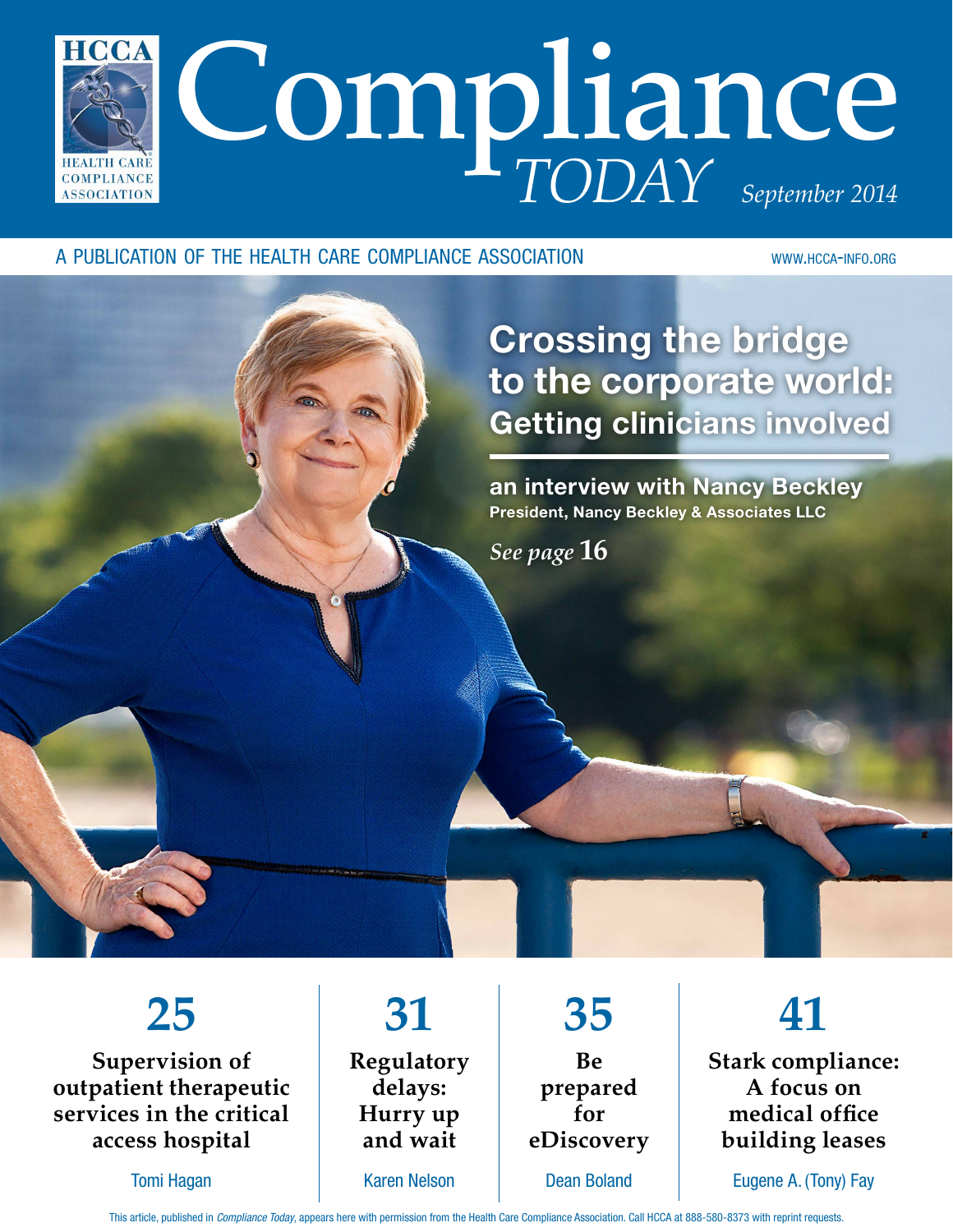# Compliance 101

# **The seven essential elements, Part 2: Designating a compliance officer and compliance committee**

- » The purpose of a compliance officer is to be neutral and free of bias.
- » Every large organization needs a compliance committee.
- » Key starting points will help guide you as a compliance officer.
- » The compliance officer should participate in designating members of the compliance committee.
- » Preparing for challenges associated with the role will ease the transition.

*Adam K. Weinstein [\(aweinstein@nyp.org](mailto:aweinstein@nyp.org)) is Vice President, Regulatory Affairs and Corporate Compliance at New York Hospital Queens in Flushing, NY. Cindy Hart ([cindy.hart@ctca-hope.com](mailto:CINDY.HART@CTCA-HOPE.COM)) is Senior Physician Compliance Specialist with Cancer Treatment Centers of America in Schaumburg, IL.  [bit.ly/HCCAnet-CindyHart](http://bit.ly/HCCAnet-CindyHart)*

> *Part 1 of this series was published in the June 2014 issue of Compliance Today.*

Congratulations! An organization des-<br>ignated you as its compliance officer<br>(CO). Are you ready? This role is<br>exciting rewarding and challenging from al ignated you as its compliance officer (CO). Are you ready? This role is exciting, rewarding, and challenging from all directions. Before you strap on your helmet and grab your gear, let's remember your role is not that of a fire marshal or police officer.

several organization<br>
completely, suppor<br>  $\frac{68}{68}$  www.hcca-info.org 888-580-8373 As a newer profession, several organizations continue to struggle with defining the role of the compliance officer. On the other hand, there are several organizations that understand the role completely, support the profession, and readily

receive compliance guidance necessary to survive in an increasingly regulatory climate. Be sure to reference appropriate resources to remain grounded to the true purpose of the role.

# Why should the organization need or designate a CO?

Many organizations acknowledge their need for a compliance officer and designate one. Other organizations are not quite convinced there is a need, but designate someone who fulfills multiple roles. Fortunately, your organization understands the need and designates you to eliminate the void.

The CO is instrumental in assisting the organization to avoid exposure to risk and reduce the potential for whistleblower actions. Although appointing a CO is not a legal requirement, the Office of the Inspector General Hart



**Weinstein** 



Today September 2014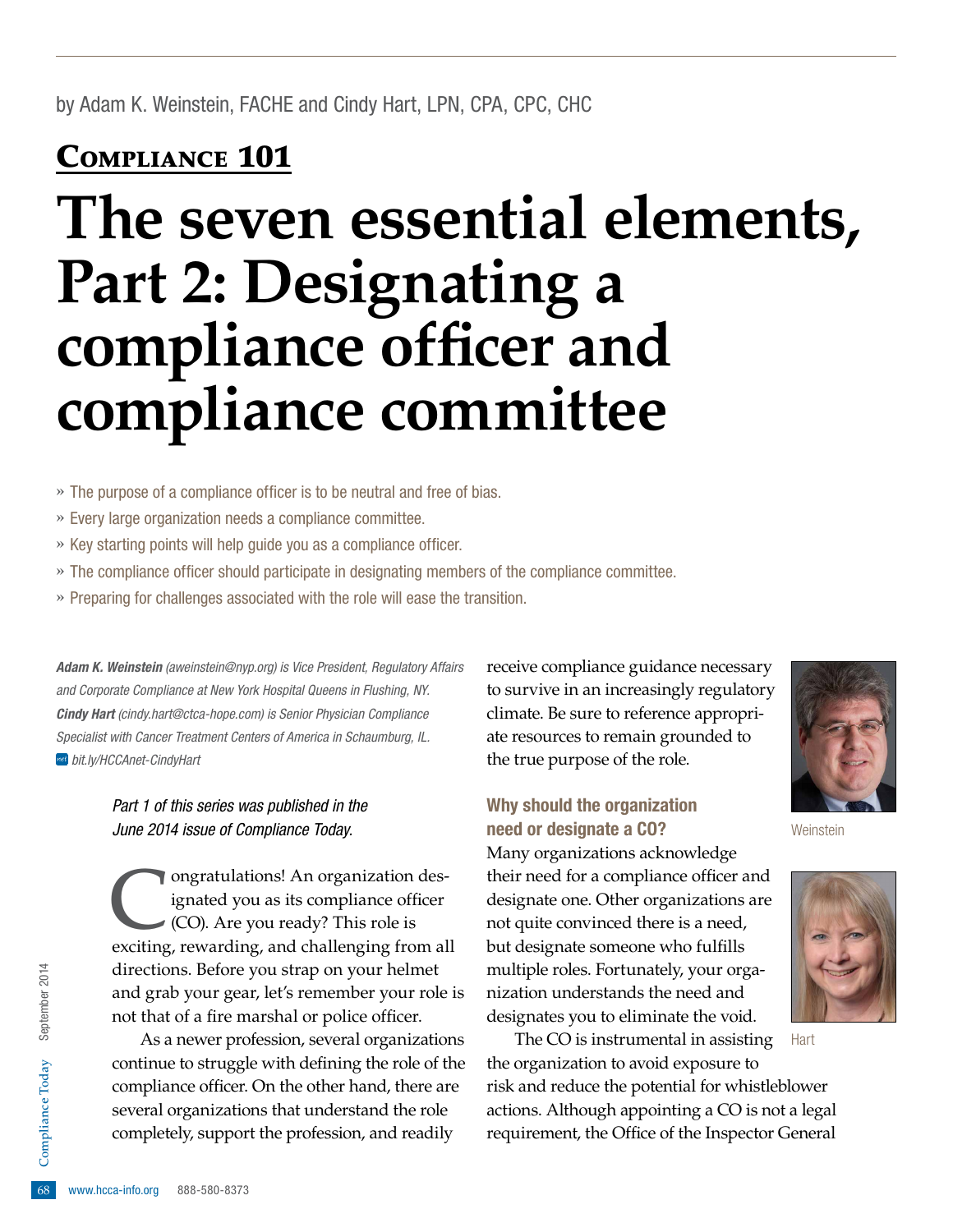(OIG) and the Federal Sentencing Guidelines recommend designating a compliance professional. Organizations need an individual who is "neutral, unbiased and un-conflicted" and capable of influencing and working collaboratively with all levels of management. The compliance officer must have the authority to "prevent, identify, and fix problems." The CO should be a part of senior management (the executive team), reporting directly to the CEO with a dotted line to the board of directors; however, in order to maintain independence, the CO should not also fill the role of CEO, CFO, or general counsel.

## What should you do for the organization?

Although there are numerous resources available online and at local bookstores, a compliance officer must reference the core materials initially. The core materials are Chapter 8 of the Federal Sentencing Guidelines, OIG compliance program guidance, and regulations impacting their organization's industry. Understanding the core materials initially provides the compliance officer with a foundation to remain grounded.

The organization expects the compliance officer to deliver on the responsibilities of the job description. At the same time, the compliance officer is to lead the organization by providing guidance consistent to the core materials previously mentioned. To do this, the CO must remain visible; the role needs to remain visible. If these items are not aligned, the compliance officer is responsible for ensuring these items become aligned. According to *Compliance*  101,<sup>1</sup> "The main focus of the position should be the implementation, administration and oversight of the compliance program." Because the organization's goal is to implement an effective compliance program, the compliance officer has a duty to ensure the program mirrors, to the extent possible and based on size and culture, an effective compliance program as defined by the Federal Sentencing Guidelines and OIG compliance program guidance.

On the first day, you as the compliance officer must equip yourself with your best smile and introduce yourself to the key operational leaders. During the introduction, inform each operational leader that you look forward to scheduling a more formal meeting to learn more about their operations. Eventually, you will recruit these individuals as members of the compliance committee.

Establish a plan. Advise your direct report, for example, that you need a 30-day plan (or longer) before contributing certain findings or even establishing a compliance committee. Make yourself visible, depending on the size or type of organization; make visits to all the patient care units, clinical departments, service departments, and community centers. Attend as many committee meetings as you can. The business is probably a 24-hour operation, so make time and meet with supervisors and staff on the off hours. You are now ready to establish a compliance committee.

The compliance committee is an effective means to focus on difficult compliance issues, demonstrate a management commitment to compliance, and facilitate communication on compliance issues within an organization. The committee must have the support, the resources, and the dedicated members with real experience in the compliance area. The compliance committee helps you to navigate legal obligations and serves a proactive role separate from the audit committee.<sup>2</sup> The compliance committee is responsible for many functions, but the primary function is to support the compliance officer.

sciplines. Many<br>
berienced enough<br>
ds to be involved.<br>
dership and every<br>
on-to-be committee.<br>
e, understand their<br>
standing of the<br>
replain your vision.<br>
888-580-8373 www.hcca-info.org 69 When establishing your committee, include senior leadership from all disciplines. Many organizations are already experienced enough to know their leadership needs to be involved. Meet with members of the leadership and every other key member of your soon-to-be committee. See what their experiences are, understand their roles, their needs, their understanding of the compliance committee, and explain your vision.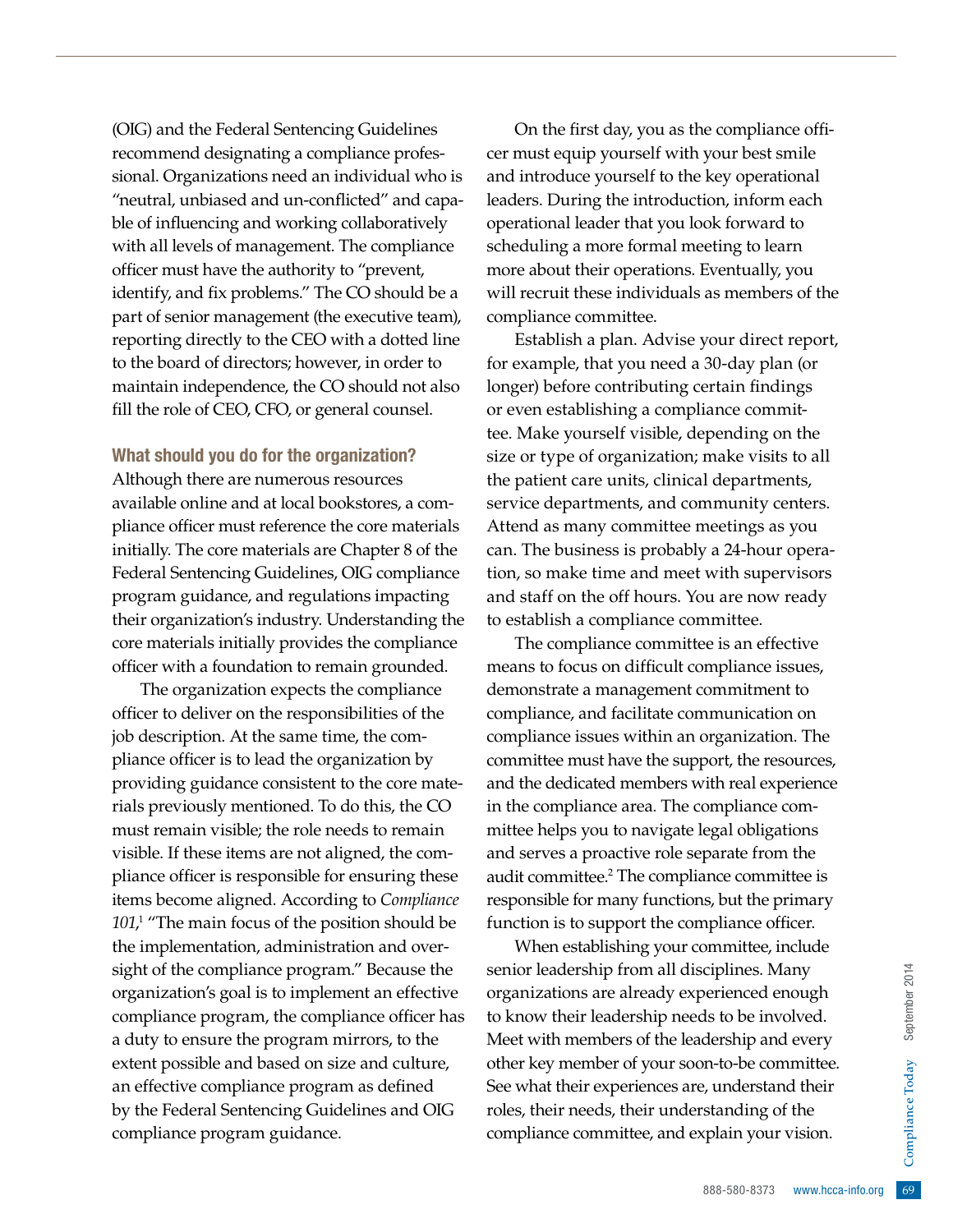To implement, administer, and provide oversight of the compliance program, the compliance officer must conduct a risk assessment to determine the existence of the seven elements of the compliance program, which are:

- 1. Implementing written policies, procedures, and standards of conduct
- 2. Designating a compliance officer and compliance committee
- 3. Conducting effective training and education
- 4. Developing effective lines of communication
- 5. Conducting internal monitoring and auditing
- 6. Enforcing standards through well-publicized disciplinary guidelines
- 7. Responding promptly to detected offenses and undertaking corrective action

Does each element exist? If so, determine each element's effectiveness level. If any element is missing, determine an implementation strategy and timeline to ensure you have a complete and effective compliance program. Effectiveness can be determined with probe audits, surveys, or informal meetings with department heads and frontline staff. Meeting with frontline staff also provides you with knowledge of the awareness level for the compliance program.

The compliance committee can assist in meeting many needs, by establishing a mission and vision, by conducting ongoing audits with meaningful reports, and by developing an air of free discussion on hard-pressed topics.

#### How do you meet the challenges?

Property lations as a roller constant ider, you a<br>constant rider, you a<br>70 www.hcca-info.org 888-580-8373 Many leaders describe the changing regulations as a roller coaster ride. As a roller coaster rider, you are aware that the ride is unpredictable with sharp turns, huge drops, and loops. The goal is to walk away with a new experience while maintaining your possessions (e.g., sanity, loose change, keys, caps, etc.). To prepare, many riders move loose items from their front pockets into their back pockets. Additionally, they double- or triple-check seatbelts and lock bars before the attendant initiates a final check. Finally, those with less

Regulations are rapidly changing, so remaining in sync with these changes is very important.

experience grab and brace the lock bars during the ride; those with more experience wave their hands.

Similar preparations are necessary as a compliance officer. Regulations are rapidly changing, so

remaining in sync with these changes is very important. A compliance officer should have the applicable industry regulations readily available for reference. Whether it is a set of hardbound books updated regularly, smartphone apps, a list of applicable websites, or all of the above, compliance officers prepare for the unpredictable by equipping themselves with these items. Many smartphone apps and regulatory websites offer notification services that provide instant, daily, weekly, or monthly updates. Be sure to create a login and sign up for notifications.

#### **Unpredictable with**

**sharp turns, huge drops, and loops**

The second delay of ICD-10 is a recent example of an unpredictable sharp turn, huge drop, or loop. Depending on the professional, the response may be to gather more information, revise your plan, panic, or all three. Nonetheless, not many industry professionals predicted the ICD-10 delay. Many people in organizations throughout the industry felt the impact of the decision to delay the